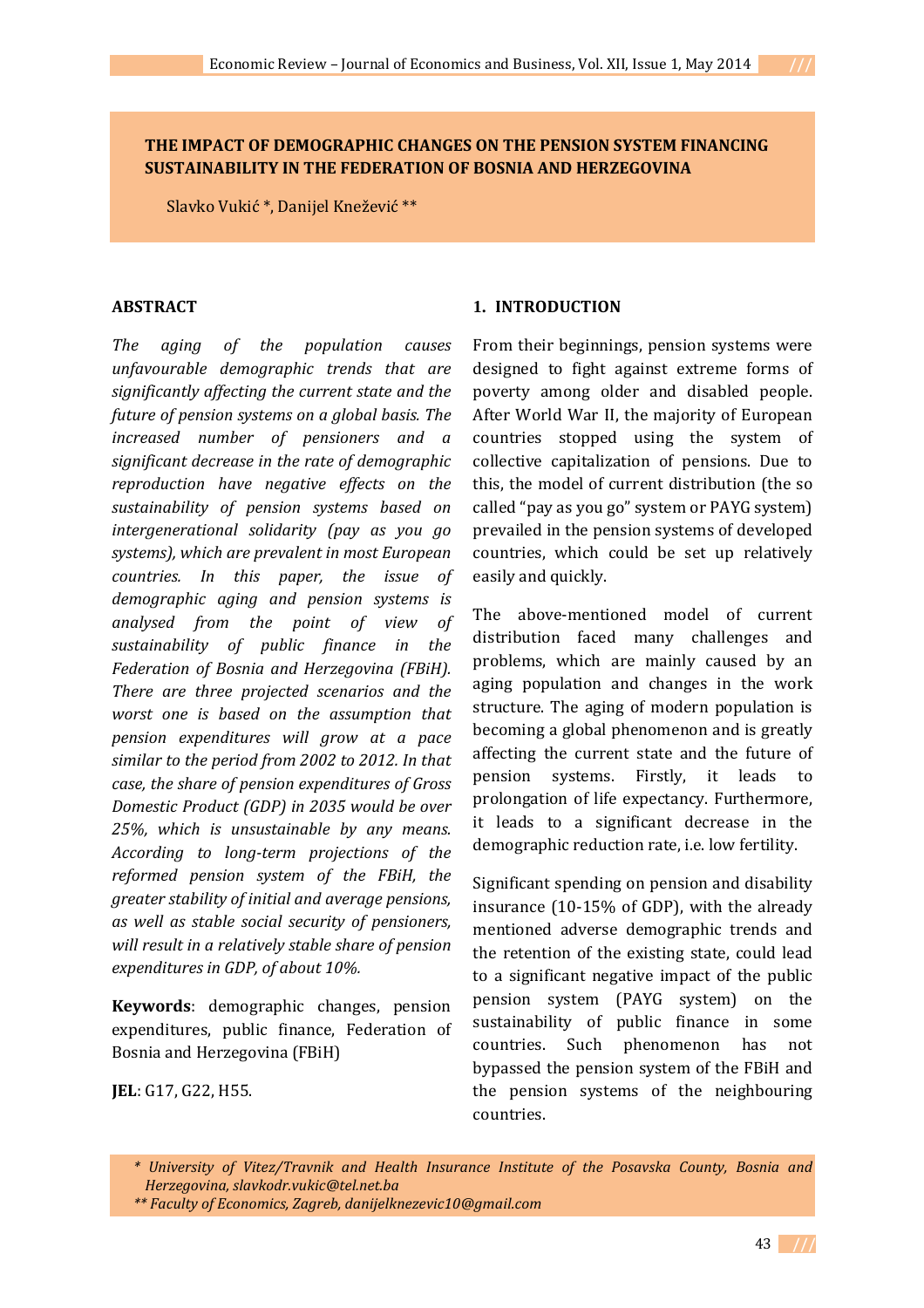Bosnia and Herzegovina and the FBiH have their own peculiarities that further complicate and aggravate the stability of the pension system, such as (Government of the FBiH, 2013):

- complicated and complex politicalterritorial structure,
- high level of underground economy which results in insufficient coverage of all working age people, and
- the unresolved system of pension and disability insurance in certain population categories.

The relevance of this topic arises from discussions that are currently led in the Government of the FBiH. A document *Proposed Strategy for Reform of Pension System in the Federation of Bosnia and Herzegovina* has been presented. It deals with the upcoming and possible reforms of pension system of the FBiH. The document also analyses the problems of demographic aging and pension system in terms of the sustainability of public finances of the FBiH.

The aim of this paper is to point out the longterm unsustainability of the current state in the FBiH and the necessity of reform. If nothing changes, the continuous aging of the population and low activity rates will dominantly influence the pension system of the FBiH. This will result in a growing number of pensioners up until 2040, when that number will also start to decrease due to the overall decrease in the number of the population (Government of the FBiH, 2013).

In the first part of this paper, demographic movements and spending on pension insurance are shown, as well as the share in GDP. The above-mentioned indicators in the FBiH are compared with those in the countries of the European Union (EU) and the immediate surroundings. The second part of the paper gives an overview of the FBiH. The

third part presents the methodological framework and research results. The conclusion gives a brief summary of research, discussions and recommendations based on research results.

#### **2. LITERATURE REVIEW**

Considerable demographic changes have caused scientists and researchers in different disciplines to consider possible long-term effects of these changes. A number of papers deals with the issue of demographic aging impact on public finances.

Dang et al. (2001) and Jackson (2003) studied the fiscal impact of aging population on the level of the Organization for Economic Cooperation and Development (OECD) and EU countries, not neglecting any other economic areas which could be affected by demographic changes in the long run.

The Institute of Economics in Zagreb analysed the long-term fiscal effects of demographic changes in Croatia in a study in 2006. The study links the expected long-term demographic movements with their possible fiscal implications. The research was designed as a practical usage of the European Commission (EC) methodology for the projection of long-term trends in fiscal expenditures connected with aging in Croatia. Accordingly, the research projected the longterm trend in pension, health, education, and unemployment expenditures. Furthermore, the movement of fiscal revenues was rated and a long-term fiscal position was projected in terms of public debt and deficit.

In the document of the Government of the FBiH from 2008, a projection was made on the sustainability of the pension system in the FBiH under the assumption that there will be no reform of the pension system. The projection simulates changes in the number of pensioners, number of insured, total expenditures for pensions, and the level of pensions of GDP.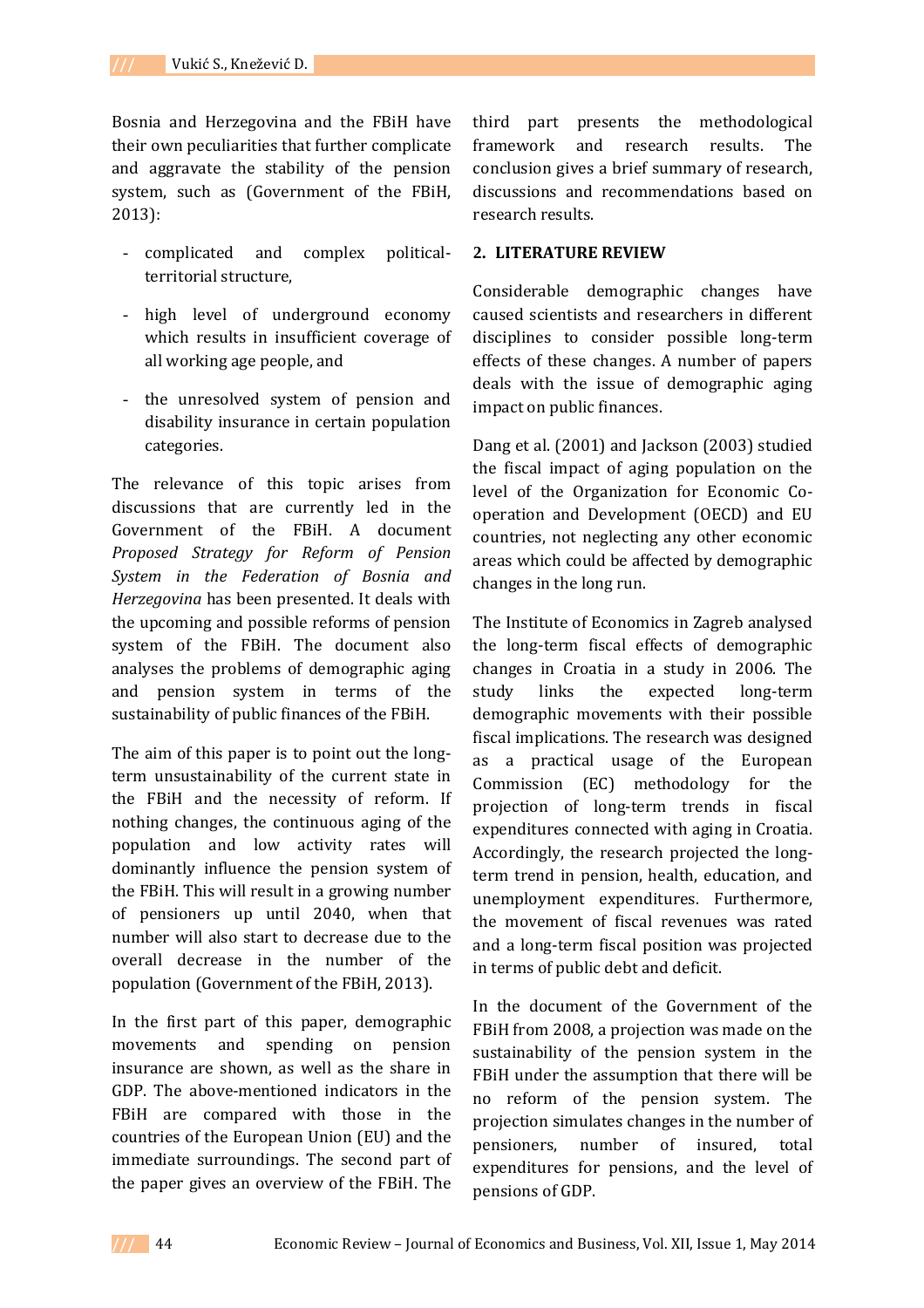Zdravković et al. (2012) analysed the issue of demographic aging and pension systems in the context of sustainability of public finance in Serbia. The main objective of the analysis was a long-term projection of pension expenditures as shares in GDP, which was indirectly achieved by modelling the average pension expenditures. The results of the analysis indicate that there is a fiscal space that could be used in the long term to achieve growth in pensions with the reduction of total pension expenditures in GDP.

# **3. DEMOGRAPHIC TRENDS AND SUSTAINABILITY OF THE PENSION SYSTEM**

One of the most significant challenges and problems of the pension system across the world is the demographic aging of the population, caused by an increase in life expectancy and a decline in birth rates. Various projections point out the adverse trends on a global level, which result from constant demographic aging of the population.

Table 3.1 displays the assumptions of the EC on demographic trends in the European Union for the period from 2008 to 2060.<sup>1</sup>

According to these projections, the total population will grow until the year 2020, stagnate between 2020 and 2040, and fall between 2040 and 2060.

Working age population will decrease in the period 2020-2040. After that, it will significantly fall, by about 10%. The projection of the demographic dependency rate shows that the rate will increase from 25.4% in 2007 to 53.2% in 2060.

Similar demographic trends are also present in the FBiH, as well as in the neighbouring countries. According to the World Bank projections on the share of old population (65+) in the total population number, its increase is seen in all countries, as shown in Chart 3.1.

| Table 3.1. Assumptions on demographic trends |  |
|----------------------------------------------|--|
| $(2008-2060)$                                |  |

| <b>Period</b>                            | $2008 -$<br>2020 | $2020 -$<br>2040 | $2040 -$<br>2060 | $2008 -$<br>2060 |
|------------------------------------------|------------------|------------------|------------------|------------------|
| <b>Total population</b>                  | 3.7              | 0.0              | $-1.6$           | 2.1              |
| Working age<br>population<br>$(15 - 64)$ | $-0.4$           | $-4.4$           | $-10.2$          | $-15.0$          |
| Dependency ratio                         | 25.4             | 31.1             | 53.5             | 28.1             |

*Source: The 2009 Ageing Report, Assumptions (European Commission, 2008)* 



Chart 3.1. Projections of changes in the share of the old population of the FBiH and the neighbouring countries

*Source: World Bank, web database: http://go.worldbank.org/KZHE1CQFA0*

*\*Source: Government of the FBiH (2013): Proposed Strategy for Reform of Pension System in the Federation of Bosnia and Herzegovina, Sarajevo, p.10*

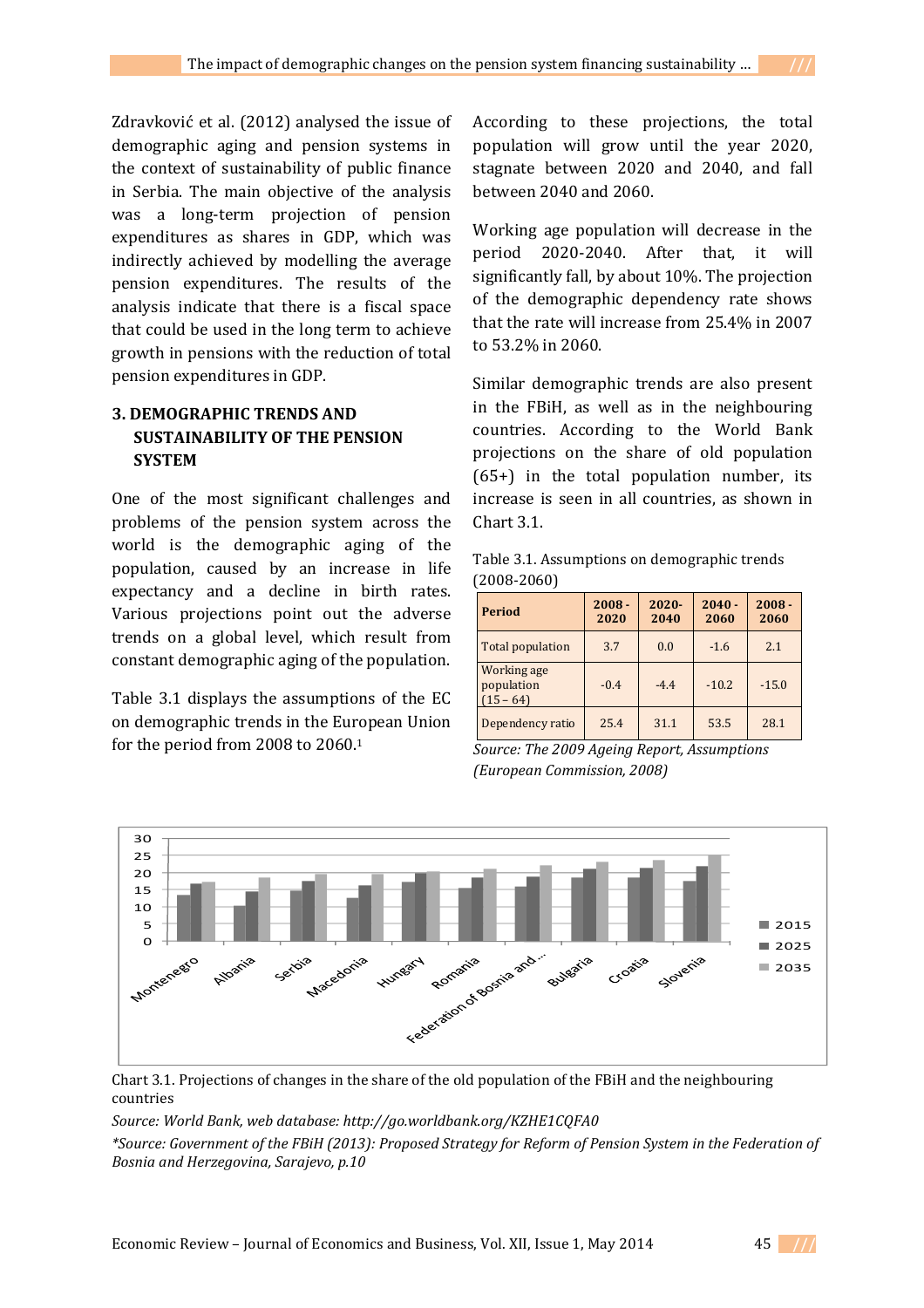The issue of sustainability of pension systems is a matter of great importance in many countries. Today, pensions represent a large and constantly growing share of public expenditures, on average more than 10% of GDP in the EU as a whole. Pensions have a tendency to grow and it is likely that by 2060, they will amount to more than 12.5% of GDP (the EC, 2012). Although faced with similar demographic challenges, other countries differ in expenditures on public pensions. For example, Ireland has 6% of GDP, Italy has 15% of GDP, and so on (the EC, 2012).

There is an increase in pension expenditures in many countries in relation to 2010. In Italy, the share of pension expenditures in GDP in 2012 amounted to 15.5% (an increase of 0.8% in relation to 2010), in Poland 12.3% (an increase of 1% in relation to the previous year). When we compare the FBiH with the selected OECD countries, it can be seen that the FBiH belongs to the countries with higher public spending on pensions.

When it comes to different pension systems, the so-called *pay as you go* system (the system of intergenerational solidarity) is particularly



Chart 3.2. Comparison of pension expenditures shares in GDP in 2012, in the selected OECD countries and the FBiH

*Source: OECD (2013) Pension Markets in Focus, p. 25.* 

*\* Author's estimate according to data from: Government of the FBiH (2013): Proposed Strategy for Reform of Pension System in the Federation of Bosnia and Herzegovina, Sarajevo*

In the FBiH, the share of pension expenditures in GDP in 2010 amounted to 9.5% (Government of the FBiH, 2013). Compared with the data for 52 countries from the International Monetary Fund (IMF) study, only seven countries had higher public spending on pensions: Austria 13.9%, France 13.3%, Greece 12.1%, Italy 14.7%, Portugal 12.7%, Poland 11.3% and Ukraine 17.7% (Bađun 2012).

Chart 3.2 shows a comparison of pension expenditures shares in GDP in 2012 between the selected OECD countries and the FBiH.

affected by the aging of the population, but also by a fall in employment rate, and lower pension contributions. The main challenge for pension reforms is to create a financially sustainable system that can at the same time ensure adequate pensions and enable older people an appropriate living standard and economic independence.

Aiming for this, the EC recommends a number of measures (EC, 2012):

link the retirement age to the increased life expectancy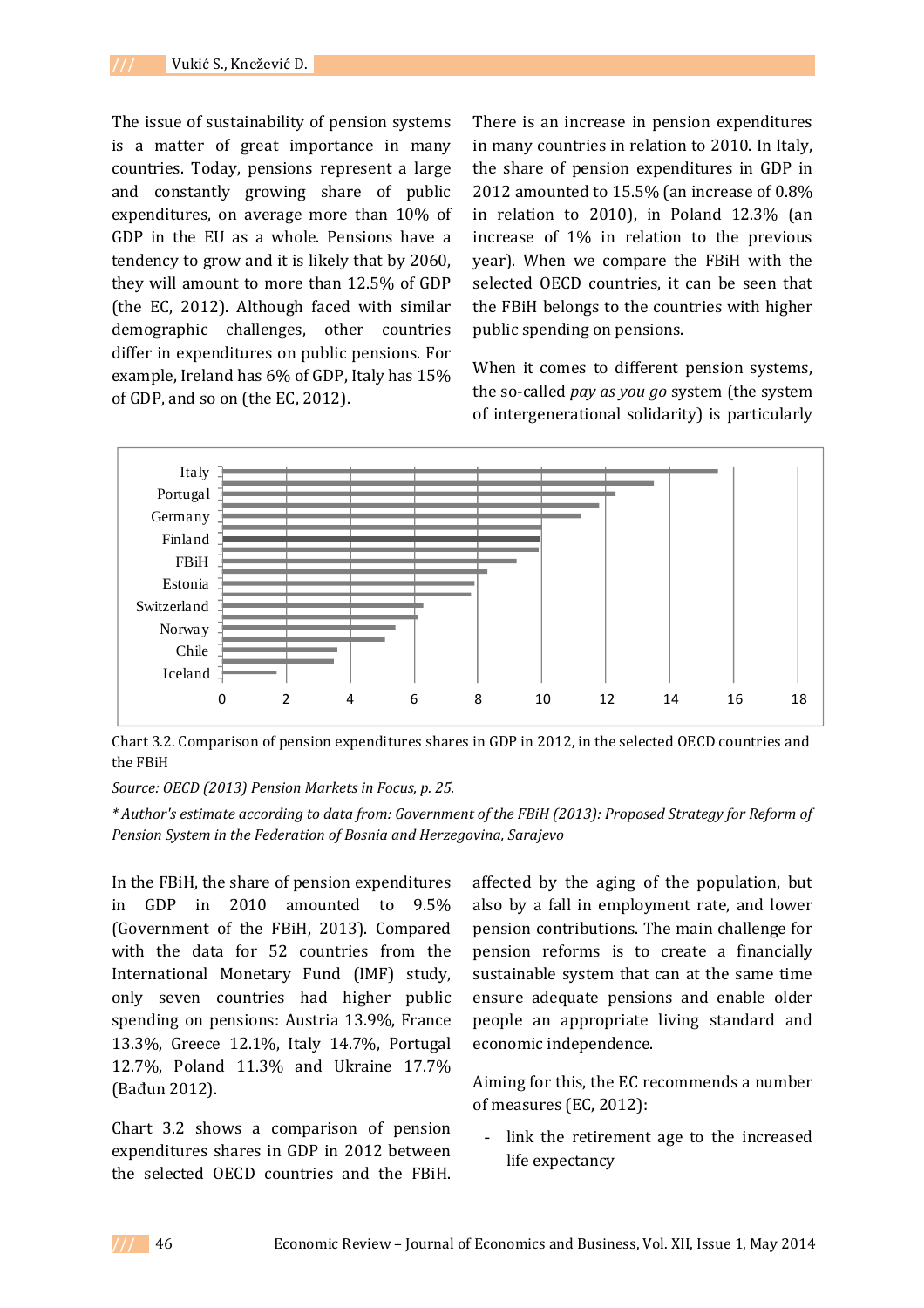- limit the possibility of early retirement
- support a longer working life through lifelong education, develop work opportunities for older employees and access to more active and healthier aging
- equalize the retirement age for men and women, and
- support development of additional forms of savings for old age.

In the part that deals with additional savings, it was highlighted that many countries have taken a series of measures to improve their pension systems by adding schemes of personal savings (the so called "models of capitalized savings") to the existing intergenerational solidarity systems (the EC, 2012).

countries in the period from 2004 to 2025 shown in Chart 3.3. According to the projections of the Government of the FBiH from 2008, the share of pension expenditures in GDP in 2025 in the FBiH will amount to 24.93%, which is a rather unfavourable and unsustainable indicator.

There has been a considerable progress in the reforms of pension arrangements in the last decade. Most of the EU member states adjusted their pension systems in order to be sustainable on several grounds. In addition to this, the adjustment took place so that those member states would be able to overcome demographic changes currently occurring. However, the problems and challenges are still present so that more significant reform measures will be required, as well as further



Chart 3.3. Projections of pension expenditures for the FBiH and the neighbouring countries, 2004-2025, (percentage of GDP)

*Source: World Bank (2007) From Red to Gray, Ageing and Pension Expenditures (CHAPTER 4), p. 160 \*Source: The Government of the FBiH (2008), p. 10.* 

It is expected that the negative trends will continue in the future, as shown in the projections of the EC from 2010 and the World Bank from 2007, which gave the projection of pension expenditures for Bosnia and Herzegovina and the neighbouring adjustments of the system.

## **4. LEGAL FRAMEWORK AND KEY INDICATORS OF THE PENSION SYSTEM**

Pension and disability insurance in the FBiH is regulated by the Act on Pension and Disability

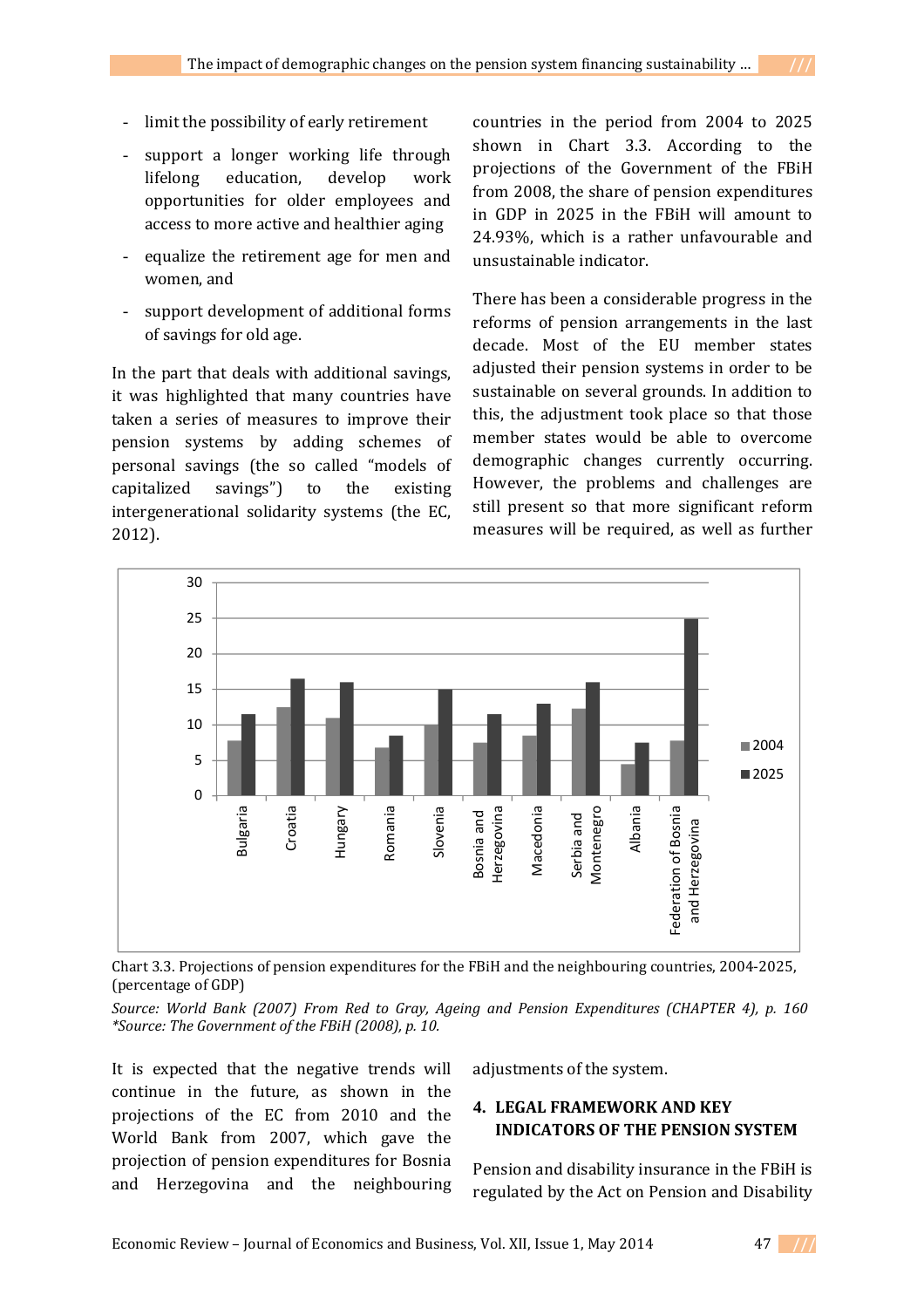Insurance (Official *Gazette of the FBiH, No. 29/98, 49/00, 32/01, 73/05, 59/06 and 29/03).*  The Act is based on the principles of reciprocity, intergenerational solidarity and obligatory pension and disability insurance. The risks covered by such insurance are old age, disability, death and physical disability caused by labour. These rights are personal and inalienable; they cannot be transferred to another person or become obsolete. The Act determines the possibility of voluntary insurance for persons who are not covered by health insurance. It is this Act that represents the beginning of the pension and disability insurance reform in the FBiH.

The funds required for the actualization of rights from pension and disability insurance are provided from:

- contributions for pension and disability insurance, regulated by the Contributions Act (Official *Gazette of the FBiH, No.35/98, 54/00, 16/01, 37/01, 1/02 , 17/06 and 14/08)*
- revenue that the insurance holder reaches through activities

of the welfare system financing, represented by over 90% (Vukić and Tvrtković, 2013). Contributions for pension and disability insurance are no exception and are a key source of financing pension and disability insurance in the FBiH.

According to the data from the Federal Institute for Pension and Disability Insurance on the executed pension payments, the current state in the pension and disability system of the FBiH is described as follows:

- the number of active insured persons is 433,729, the number of pensioners is 384,123
- the minimum pension amounts to BAM 310.73, while the highest one for 127 pensioners is BAM 2,071.50
- guaranteed pension is BAM 414.30, it is received by 22,654 pensioners or 6.27% of the total pensioners number; the amount of an average pension amounts to BAM 349.95.

The pension system in the FBiH is largely funded by contributions from the category of

| Month/<br>year | The number<br>of the<br><b>pensioners</b> | Chain<br>index | <b>Base</b><br>index | An average<br>pension | Chain<br>index | <b>Base</b><br>index |
|----------------|-------------------------------------------|----------------|----------------------|-----------------------|----------------|----------------------|
| December 2008  | 342,653                                   | 100.00         | 100.00               | 348.14                | 100            | 100                  |
| December 2009  | 356,063                                   | 103.91         | 103.91               | 342.90                | 98.49          | 98.49                |
| December 2010  | 368,794                                   | 103.58         | 107.63               | 338.51                | 98.72          | 97.23                |
| December 2011  | 376,180                                   | 102.00         | 109.78               | 351.69                | 103.89         | 101.02               |
| December 2012  | 381,704                                   | 101.47         | 111.40               | 350.19                | 99.57          | 100.59               |

Table 4.1. Number of pensioners and pensions according to age (2008–2012)

*The base month is December of 2008.* 

*Source: Government of the FBiH (2013), p.13. The analysis was made on the basis of the available statistical data, done by professor Snježana Musa.* 

- budget, and
- other sources.

Social security contributions are the fundamental source of financing social security in Bosnia and Herzegovina. This is best seen in their presence in the total sources

the employed. The contribution rate is equal to 23% of gross salary (17% of gross salary is paid by the employee and 6% is paid by the employer).

By raising the economic activity in the FBiH and with a greater discipline of taxpayers in terms of contribution payment, the revenues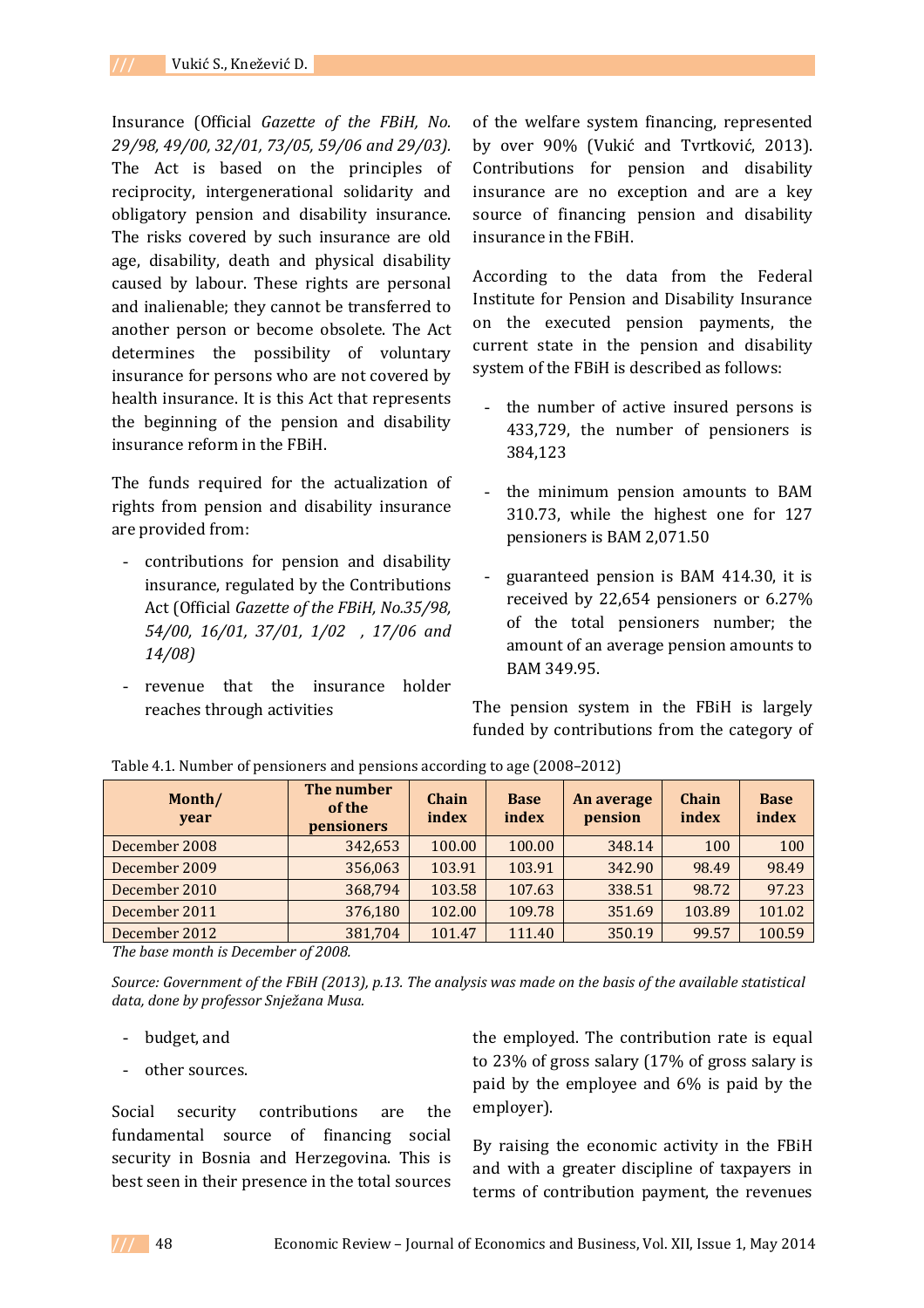of the Federal Institute for Pension and Disability Insurance grew in the period from 2002 to 2011. These revenues were collected on the basis of contributions for pension and disability insurance (Government of the FBiH, 2013).

Table 4.1 shows that the total number of pensioners in 2012 grew by 11.4% compared to 2008. At the same time, the average pension amount remained at the approximately same level. The reason for this is that with the growth of revenues from contributions, coefficients for the calculation and payment of pension also grew in the period from 2002 to 2011.

Although the average pension amount did not change in the observed period (it even slightly increased), pensions are low in their nominal value. This means they are not sufficient for the material and life need requirements of their users. The fact that over a half of the total number of pensioners receives the minimum pension contributes to this (Government of FBiH, 2013).

Table 4.2. displays the structure of paid pension according to their types (old age,

Act on Pension and Disability Insurance from 2008 regulates the pension reform in FBiH and restricts the rights provided by pension and disability insurance. Conditions for entitlement to old age pension are more stringent: new age limit is now 55 years of age for women, and 65 for men (60 before the reform). Potential pensioners are obligated to have 40 years of service, regardless of gender and age of the insured person.

In addition to all the implemented reforms and restrictions, certain conditions to obtain a pension in the FBiH remain much milder when compared with most other countries. One example for this are the conditions for early retirement.

## **5. POSSIBLE MODELS OF SUSTAINABLE FINANCING OF PENSION SCHEMES**

The efforts to solve the issues of pension systems are focused on two main goals:

- unburden *pay as you go* system and thus all the required charges, and emphasize the development of capitalised pension savings
- appropriately regulate, shape and

| Year | Old age<br>pensions | <b>Participation</b><br>$\frac{0}{0}$ | <b>Disability</b><br>pensions | <b>Participation</b><br>$\frac{0}{0}$ | <b>Survivors</b><br>benefits | <b>Particip</b><br>ation<br>$\frac{0}{0}$ | <b>TOTAL</b>  |
|------|---------------------|---------------------------------------|-------------------------------|---------------------------------------|------------------------------|-------------------------------------------|---------------|
| 2008 | 688,253,060         | 50.16                                 | 272,435,942                   | 19.86                                 | 411,342,123                  | 29.98                                     | 1,372,031,125 |
| 2009 | 744,899,645         | 51.26                                 | 285,256,680                   | 19.63                                 | 422,942,455                  | 29.11                                     | 1,453,098,780 |
| 2010 | 766,860,102         | 51.63                                 | 293,465,889                   | 19.76                                 | 425,066,230                  | 28.62                                     | 1,485,392,221 |
| 2011 | 814,144,702         | 52.13                                 | 306,423,495                   | 19.62                                 | 441,139,815                  | 28.25                                     | 1,561,708,012 |
| 2012 | 841,220,887         | 52.74                                 | 307,759,117                   | 19.29                                 | 446,133,000                  | 27.97                                     | 1,595,113,004 |

Table 4.2. Structure of paid out pensions according to their types (for the period 2008-2012)

*Source: Government of the FBiH (2013), p.13. The analysis was made on the basis of the available statistical data, done by professor Snježana Musa.* 

disability and survivor's benefit). It is evident that most of the paid out pensions are old age pensions (over 50*%),* while the rest covers disability pensions and survivors' benefits. A portion of old age pensions has a slight increase in the period 2008-2012.

promote the system of compulsory and involuntary pension savings to ensure stability and an adequate and sustainable capitalisation of pension savings by investing in highly volatile and risky financial markets.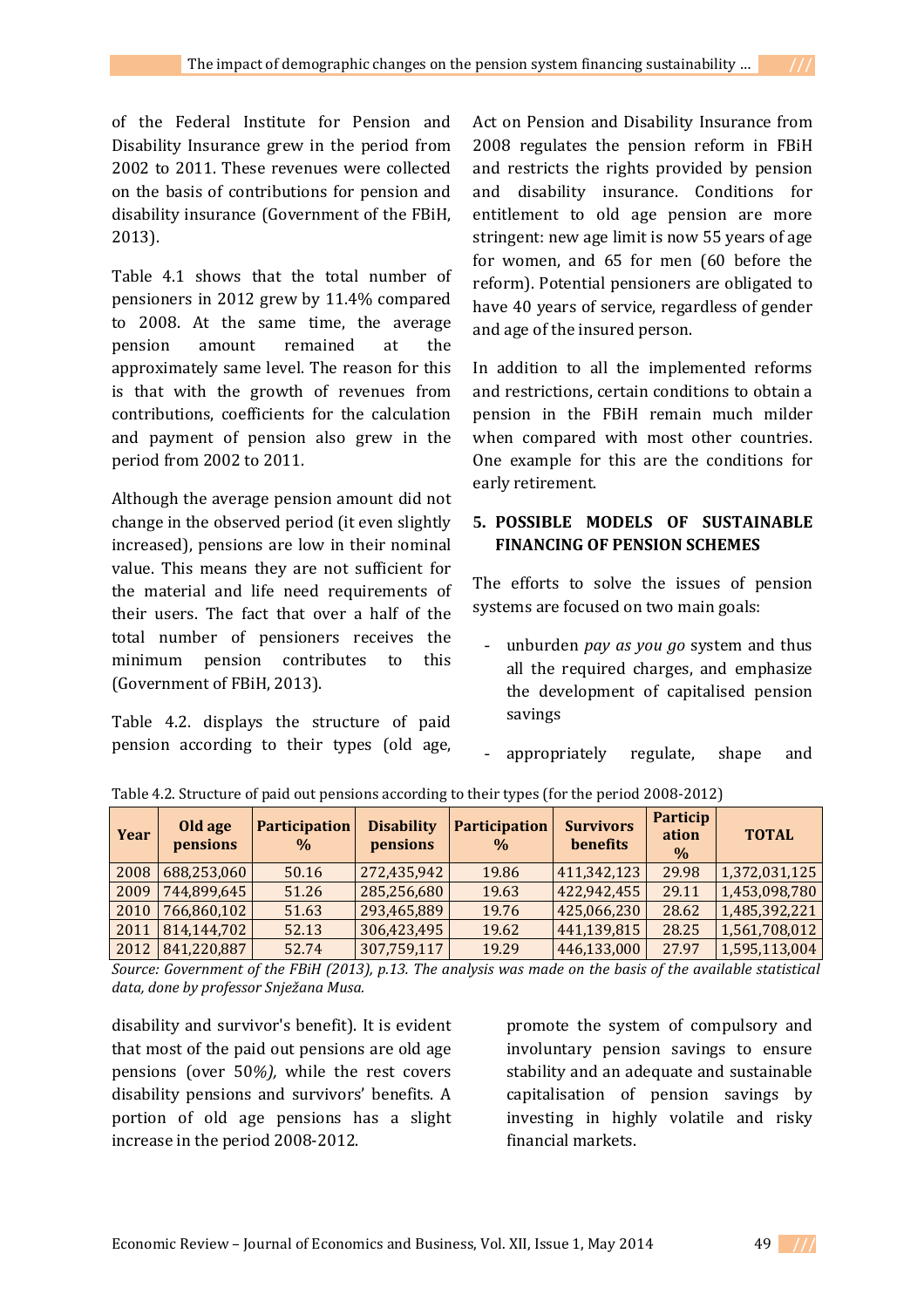The priority of the pension reform in the FBiH is to strengthen the existing system of solidarity and its long-term social and financial sustainability. Consequently, the system based on capitalised pension savings is not in the focus of decision makers at the moment, although all involved parties unanimously agreed it should be introduced in the future.<sup>2</sup>

Considering the expected decline in the adequacy of pensions in the FBiH, it is expected that possible savings will focus primarily on the increase of pensions within that column.

The expenses for pension insurance are significant for state budget. Therefore, current liabilities of the pension system should be determined, as well as liabilities for the following periods and their relationship to the budget.

Further in this paper, projections of expenditures movements for pension insurance in the FBiH will be shown in three different scenarios. Also, the paper will demonstrate their impact on the sustainability of public finance and the possibility of financing from the budget.

### **5.1. Methodological framework**

The methodological framework used in this paper is based on a study of the Institute of Economics in Zagreb from 2006 and the study by Domazet, Nikitović and Zdraković from 2012, with adjustments and specifics related to the pension system of the FBiH.

The aim of this analysis is to project pension expenditures as a share in GDP. This model is based on previously created different demographic and defined economic assumptions and projections. These mentioned demographic and economic projections present one of the limitations of this model.

Although average pension expenditures would provide more precise data, the paper uses data from total expenditures because their movement is almost equal to the one of the product of average pension expenditure projections and projections of the number of pensioners.3 The total pension expenditures include all transfers from budget for pensions that are not covered by contributions, so they are closer to the real cost.

Another limitation is the use of aggregate parameter values (GDP, pension expenditures) and a relatively long period of time that potentiates significant changes. The third limitation is the adjustment and simplification of studies on which the methodological framework is based. This can affect the quality of the results.

Notwithstanding these limitations, the paper will display possible scenarios of pension expenditures, which also combine demographic movement projections. These projections are the basis for further research of this issue in the FBiH.

### **5.2. The research results**

The input parameters in the model are projections of real GDP growth and assumptions of pension expenditure growth rate. GDP is treated as an exogenous variable and is calculated as follows:  $GDP_t = GDP_{t-1}(1 +$  $r<sub>t</sub>$ ), where  $r<sub>t</sub>$  presents real growth rate of GDP in the period t.

The macroeconomic assumptions used in the projections until 2017 are taken from the projections of IMF. After 2017, they tend to be moderate, which implies that the possibilities of absolute optimism and pessimism are excluded (Government of the FBiH, 2013). The real growth rate of GDP for 2013 is estimated at 0.5%, for 2014 at 2% and at 3% for the period until 2075 (Government of the FBiH 2013).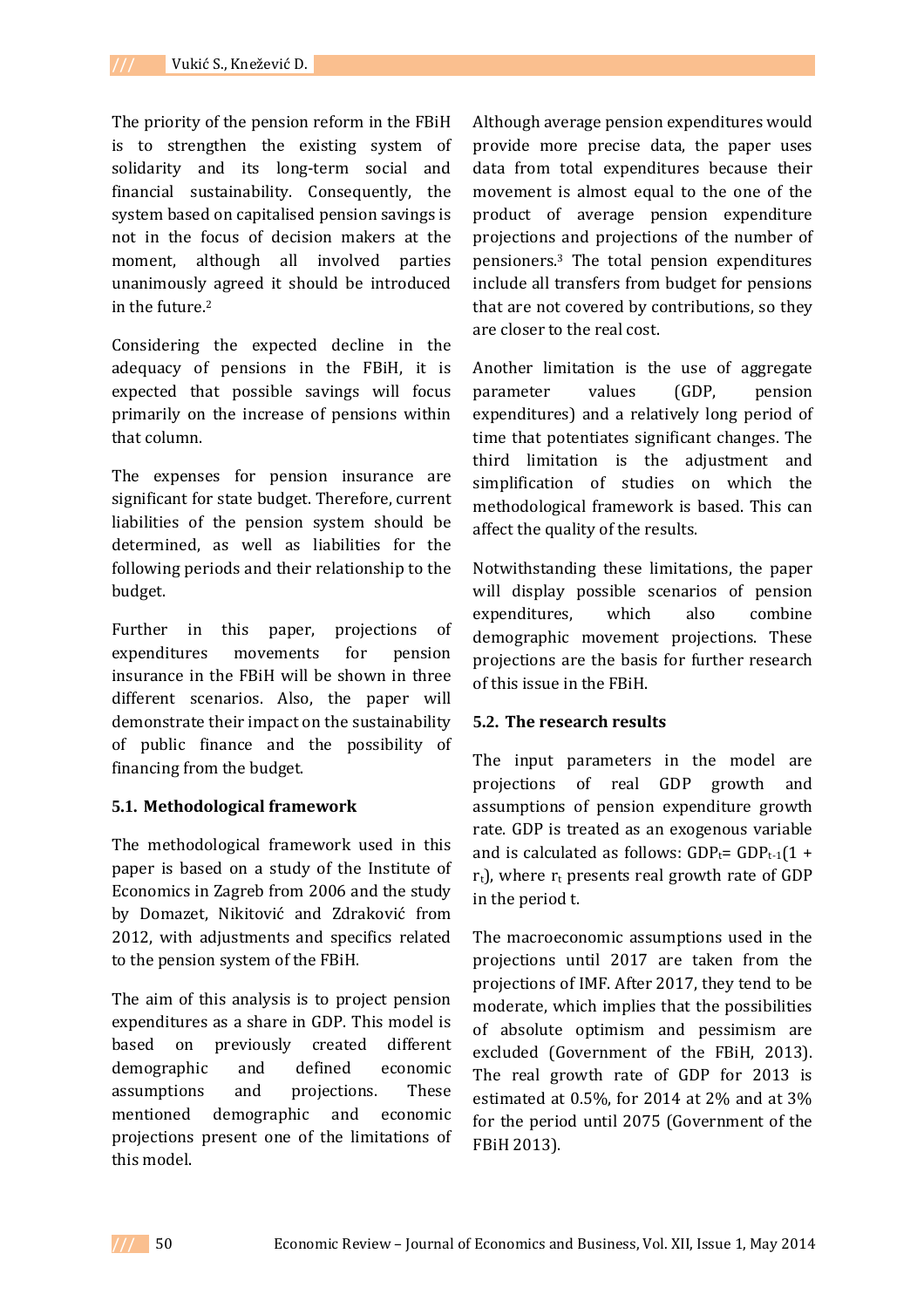Table 5.1. Projections of GDP movements (2015- 2035)

|      | <b>GDP</b> (in BAM millions) |
|------|------------------------------|
| 2010 | 16,712                       |
| 2015 | 18,773                       |
| 2020 | 21,763                       |
| 2025 | 25,230                       |
| 2030 | 29,248                       |
| 2035 | 33.907                       |

*Source: Thematic Bulletin of the Agency for Statistics in Bosnia and Herzegovina and author's calculation, 2014.*

Projections for pension and disability expenditures were made for three different scenarios of the real growth movement rate of total pension expenditures.

The base scenario assumes the growth rate of total pension expenditures, whose share in GDP in 2035 is equal to the one in 2010. The afore-mentioned scenario is shown in Table 5.2.

Table 5.2. The projection of pension expenditures (2010-2035): base scenario

| Year | Growth<br>rate<br>(%) | <b>Pension</b><br>expenditures | <b>Pension</b><br>expenditures<br>/GDP(%) |
|------|-----------------------|--------------------------------|-------------------------------------------|
| 2010 | 3.15                  | 1,485,392,221                  | 9.50                                      |
| 2015 | 3.15                  | 1,734,551,931                  | 9.20                                      |
| 2020 | 3.15                  | 2,025,505,693                  | 9.30                                      |
| 2025 | 3.15                  | 2,365,264,044                  | 9.37                                      |
| 2030 | 3.15                  | 2,762,013,464                  | 9.44                                      |
| 2035 | 3.15                  | 3,221,165,000                  | 9.50                                      |

*Source: Authors' calculations, 2014* 

The first alternative scenario is based on the estimates of the Government of the FBiH from 2013. According to these estimates, contribution income will be kept at around 9% of GDP by 2025 because of the continuity of the present contribution rate and economic activity rate. After that, contribution income will slowly decline to 7.7% by 2035 due to unfavourable demographic trends.

| Table 5.3. The projection of pension expenditures |  |
|---------------------------------------------------|--|
| (2010-2035): first alternative scenario           |  |

| Year | Growth<br>rate $(\% )$ | <b>Pension</b><br>expenditures | <b>Pension</b><br>expenditures<br>GDP (%) |
|------|------------------------|--------------------------------|-------------------------------------------|
| 2010 | 2.3                    | 1,485,392,221                  | 9.50                                      |
| 2015 | 2.3                    | 1,664,252,867                  | 8.86                                      |
| 2020 | 2.3                    | 1,864,650,673                  | 8.56                                      |
| 2025 | 2.3                    | 2,089,178,996                  | 8.28                                      |
| 2030 | 2.3                    | 2,340,743,464                  | 8.00                                      |
| 2035 | 2.3                    | 2,610,839,000                  | 7.70                                      |

*Source: Authors' calculations, 2014* 

The second alternative scenario is based on the assumption that pension expenditures will grow at a pace similar to the one in the period from 2002 to 2012. According to the data from the Government of the FBiH from 2008 and 2013, the growth rate from 2002 to 2007 equals 11.63%, while in the period from 2008 to 2012 it is 3.25%. When these rates are pondered, we get a rate of 7.9% 4.

Table 5.4. The projection of pension expenditures (2010-2035.): second alternative scenario

| Year | Growth<br>rate<br>(%) | <b>Pension</b><br>expenditures | <b>Pension</b><br>expenditures<br>GDP (%) |
|------|-----------------------|--------------------------------|-------------------------------------------|
| 2010 | 7.9                   | 1,485,392,221                  | 9.50                                      |
| 2015 | 7.9                   | 2,172,442,891                  | 11.57                                     |
| 2020 | 7.9                   | 3,177,280,753                  | 14.60                                     |
| 2025 | 7.9                   | 4,646,894,529                  | 18.41                                     |
| 2030 | 7.9                   | 6,796,260,842                  | 23.24                                     |
| 2035 | 7.9                   | 9,939,791,217                  | 27.71                                     |

*Source: Authors' calculations, 2014* 

Chart 5.1 shows changes in the shares of pension expenditures in GDP for the period from 2010 to 2035 for all three scenarios. It can be noticed that the differences between the base and the first alternative scenario are significant when compared to the second alternative scenario, which is based on the assumption that pension expenditures will grow at a pace similar to the one in the period from 2002 to 2012. The last scenario is the worst one.

The projections prove that pension expenditures present a great challenge for long-term sustainability of public finance.

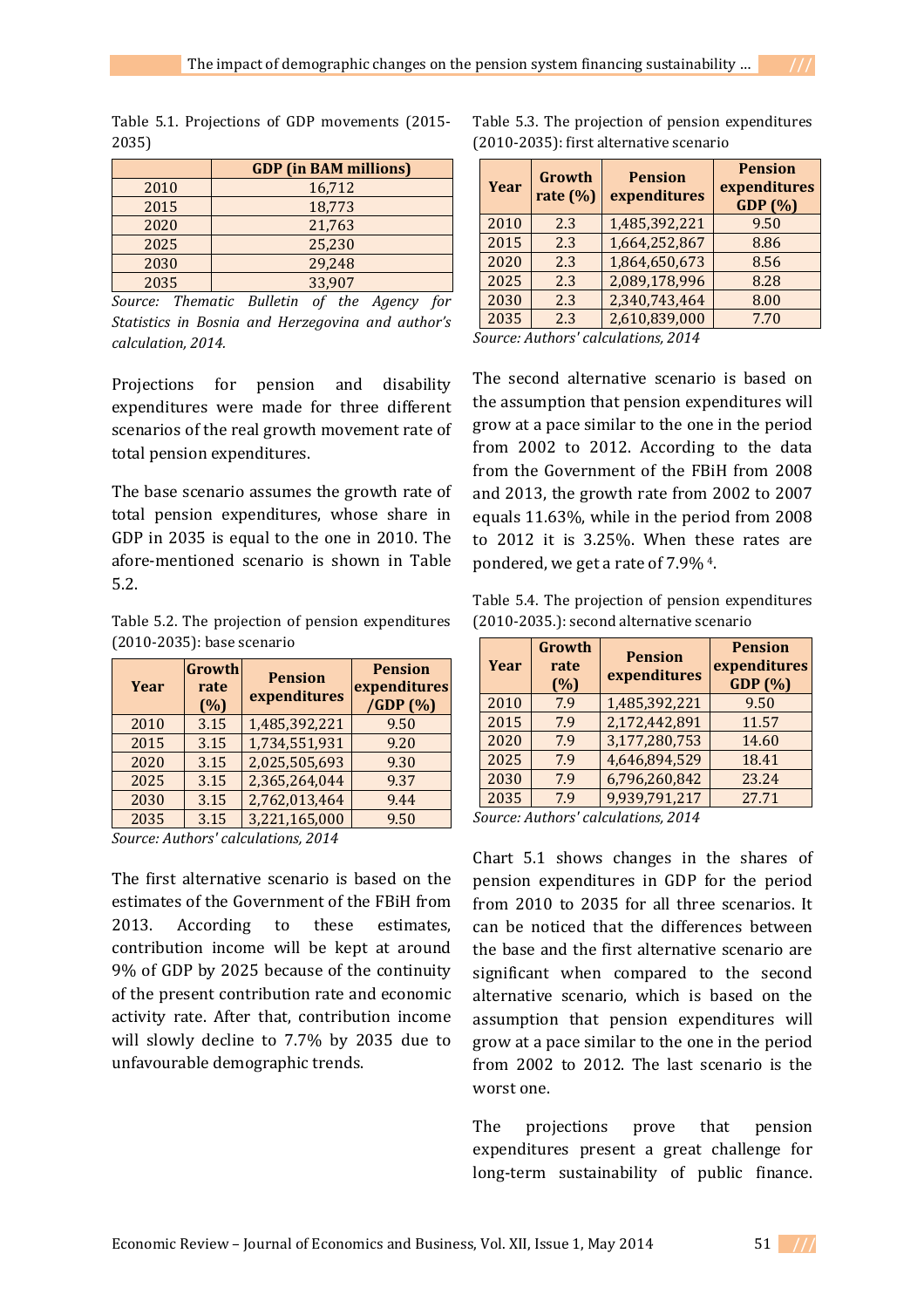Therefore, it is important to determine in which direction it will be moving in the future.

contributions. This way, a realistic preview of spending on pensions in the FBiH is given.



Chart 5.1. Changes in the shares of pension expenditures in GDP for all three scenarios (2010-2035) *Source: Author, 2014* 

If the share of pension expenditures in GDP reduces, the coverage of expenses will increase due to contributions for intergenerational solidarity pensions. This would also increase the need to finance pension expenditures by state budget. All projections are more or less sensitive to changes of assumptions on which they are based. Owing to this, many factors will influence the assumptions about the impact of pension expenditures on public finance of the FBiH. The key factors will be direction, means and pace of implementing the announced reforms of the pension system.

### **6. CONCLUSION**

Demographic trends have a significant impact on the sustainability of public finance on a global level.

This paper analyses the issue of demographic aging and pension system in terms of sustainability of pension system public financing in the FBiH. The projections of pension expenditures were made for three different scenarios for real growth rate movement of total pension expenditures in the period from 2010 to 2035. Total pension expenditures include all transfers from budget for pensions that are not covered by

Out of the three projected scenarios, the worst one is the one based on the assumption that pension expenditures will grow at a pace similar to as the period from 2002 to 2012. In that case, the share of pension expenditures in GDP would amount to over 25% by 2035, which is unsustainable in every aspect.

No escalation of expenditures is expected, given that the FBiH is facing the most important part of the pension system reform, i.e. it is facing the selection of an appropriate pension system that will meet all criteria and satisfy all stakeholders (Government of the FBiH, 2013). Such system is somewhat delusive since it is very hard to find a suitable system for everyone among many unfavourable demographic and economic circumstances. Nevertheless, the main goal of any pension system reform is to achieve its long-term sustainability and adequate pension level, which this reform is exactly aiming at.

So far, many reforms of the pension system of the FBiH have been implemented. Last modifications of the Act from 2008, among other things, aimed at stabilizing and keeping the financial sustainability of the pension system (Government of the FBiH, 2013),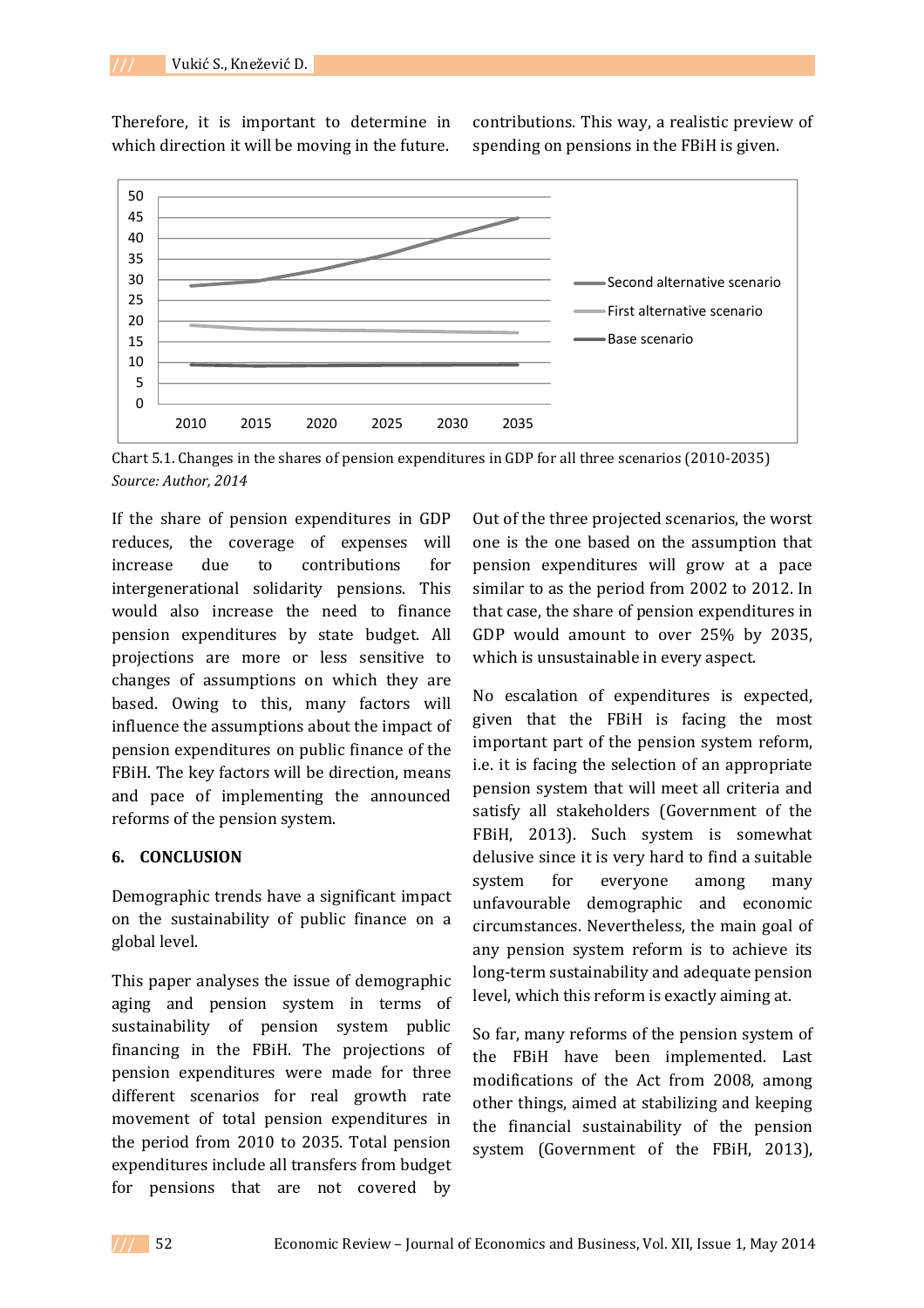which is yet another argument in the discussion of scenarios in the future.

The election of the future model of pension system in the FBiH is the main issue of pension and disability insurance reform. In 2013, the Government of FBiH estimated that the future pension system should be modelled in *three pillars* if relevant ministries worked together with insurance holders in the FBiH. Also, this model will be achieved if international experts cooperate, with respect to the economic and social conditions in the FBiH. Lastly, a change is needed in the existing PAYG system of pension and disability insurance.

A greater stability of initial and average pensions and a stable social security of pensioners are expected with the long-term projections of the reformed pension system of the FBiH. This should result in a relatively stable share of pension expenditures of about 10% of GDP in a longer period of time, which is also one of the possible scenarios presented in this paper.

# **REFERENCES**

- 1. Bađun, M. (2012). *Actual review: Challenge of public pension system reforms*. Institute for Public Finance, No. 35, Zagreb.
- 2. *Contributions Act*. Official Gazette of the Federation of Bosnia and Herzegovina. No. 35/98, 54/00, 16/01, 37/01, 1/02, 17/06.
- 3. Dang, T.T., Antolin, P. & Oxley, H. (2001). *Fiscal Implications of Ageing: Projections of age-related spending.* OECD Economics Department Working Paper Series. No. 305.
- 4. European Commission (2008). *The 2009 Ageing Report: Underlying Assumptions and Projection Methodologies*. European Economy. No. 7/2008.
- 5. European Commission (2010). *Join Report on Pensions*. Brussels.
- 6. European Commission (2012). *White paper: An Agenda for Adequate, Safe and Sustainable Pensions*. Brussels.
- 7. Government of the Federation of Bosnia and Herzegovina (2013). P*roposed Strategy for Reform of Pension System in the Federation of Bosnia and Herzegovina*. Sarajevo. p. 10.
- 8. Institute of Economics (2006). *Analysis of long-term fiscal effects of demographic changes (a study)*. Zagreb.
- 9. Jackson, R. (2003). *Germany and the Challenge of Global Aging*. Center for Strategic and International Studies. Nationwide Global.
- 10. Krišto, J. & Knežević, D. (2013). *Encouraging voluntary pension savings: forms and actuality*, World of Insurance. (4) 4.
- 11. OECD (2013). *Pension Market in Focus*. Available from: http://www.oecd.org/finance/privatepensions/pensionmarketsinfocus.htm [Accessed: 25 April 2014].
- 12. Vukić, S. & Popović, D. (2013). *Insurance companies in the market of the Republic of Serbia and their investment opportunities*. Fircon, Mostar. No. 9/03.
- 13. Vukić, S. & Tvrtković, E. (2013). The causes of inefficiency of social contributions charge in Bosnia and Herzegovina and the necessary solutions. *Journal of Economics, Faculty of Economics in Osijek*. No. 1/2013.
- 14. World Bank (2007) *From Red to Gray, Ageing and Pension Expenditures* (Chapter 4). Available from: http://siteresources.worldbank.org/EC AEXT/Resources/publications/454763-